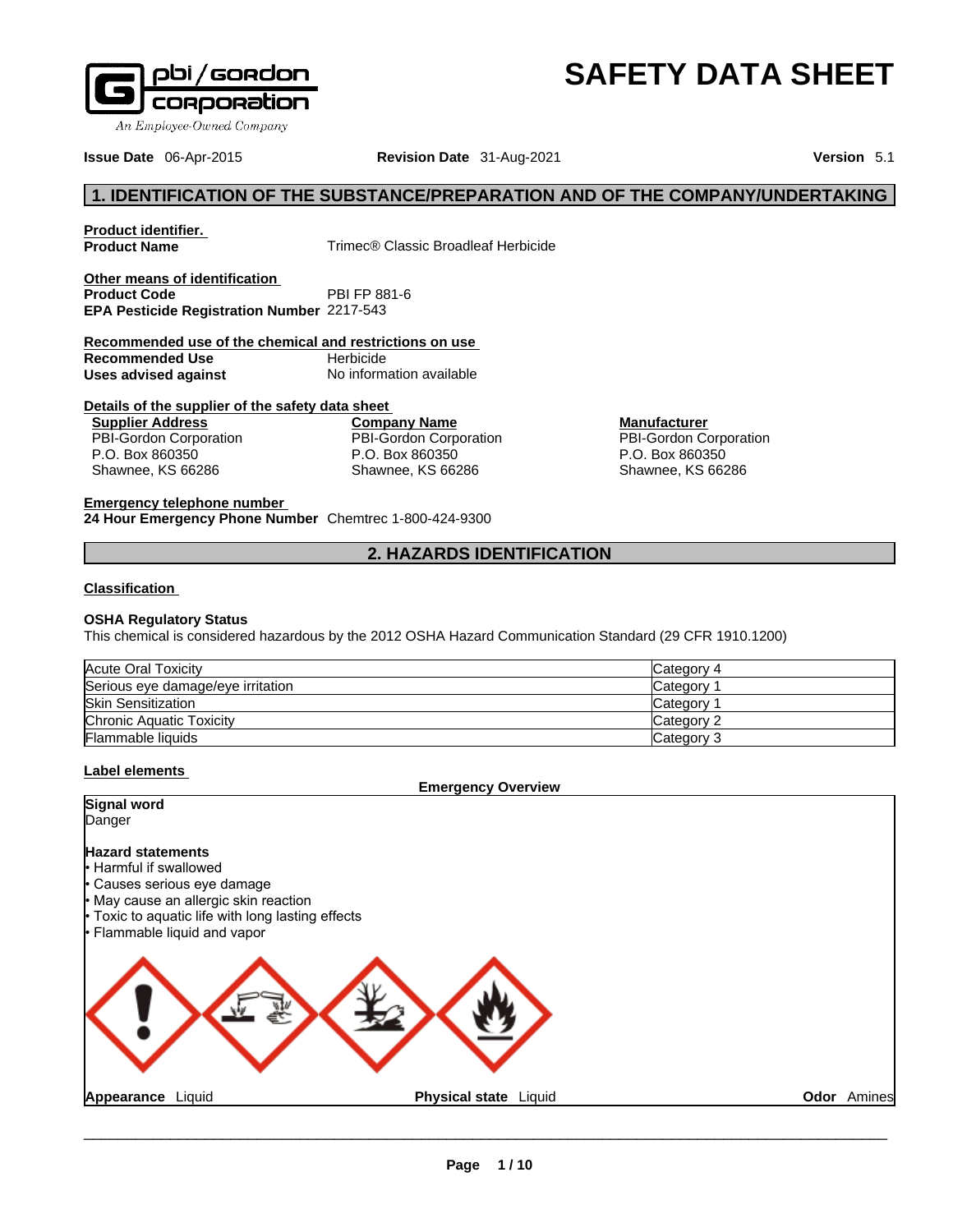# **Precautionary Statements - Prevention**

Wash face, hands and any exposed skin thoroughly after handling Do not eat, drink or smoke when using this product Avoid breathing dust/fume/gas/mist/vapors/spray Contaminated work clothing must not be allowed out of the workplace Keep away from heat, hot surfaces, sparks, open flames and other ignition sources. No smoking Keep container tightly closed Wear protective gloves/eye protection/face protection

# **Precautionary Statements - Response**

IF IN EYES: Rinse cautiously with water for several minutes. Remove contact lenses, if present and easy to do. Continue rinsing Immediately call a POISON CENTER or doctor/physician If skin irritation or rash occurs: Get medical advice/attention Wash contaminated clothing before reuse IF ON SKIN (or hair): Take off immediately all contaminated clothing. Rinse skin with water/ shower IF SWALLOWED: Call a POISON CENTER or doctor if you feel unwell Rinse mouth In case of fire: Use CO2, dry chemical, or foam to extinguish

# **Precautionary Statements - Storage**

Store in a well-ventilated place. Keep cool

# **Precautionary Statements - Disposal**

Dispose of contents/container to an approved waste disposal plant

# **Hazards not otherwise classified (HNOC)**

Have the product label with you when calling a poison control center or doctor or going in for treatment. You may also contact 1-877-800-5556 for emergency medical treatment advice.

The low flash point of this product is due to a minor component in the mixture. Based on independent laboratory testing of similar products, this product would not sustain combustion as specified in DOT Regulation 49 CFR 173 Appendix H; however OSHA HCS 2012 flammable classifications are solely based on tested mixture flash points and boiling points.

#### **Other information**

Not applicable.

# **3. COMPOSITION/INFORMATION ON INGREDIENTS**

# **Substance**

Not applicable.

#### **Mixture**

| <b>Chemical name</b>      | <b>CAS-No</b> | Weight-%     |
|---------------------------|---------------|--------------|
| 2,4-D, dimethylamine salt | 2008-39-1     | 25.93        |
| MCPP-p Dimethylamine Salt | 66423-09-4    | 6.93         |
| Dimethylamine dicamba     | 2300-66-5     | 2.76         |
| Trade Secret              | Trade secret  | $0.5 - 1.5*$ |

\* The exact percentage (concentration) of composition has been withheld as a trade secret.

# **4. FIRST AID MEASURES**

#### **Description of first aid measures**

| <b>General advice</b> | Show this safety data sheet to the doctor in attendance.                                                                                                                                                               |  |  |
|-----------------------|------------------------------------------------------------------------------------------------------------------------------------------------------------------------------------------------------------------------|--|--|
| Eye contact           | Rinse immediately with plenty of water, also under the eyelids, for at least 15 minutes.<br>Remove contact lenses, if present and easy to do. Continue rinsing. Keep eye wide open<br>while rinsing. Call a physician. |  |  |
| <b>Skin contact</b>   | Wash off immediately with soap and plenty of water while removing all contaminated<br>clothes and shoes. In the case of skin irritation or allergic reactions see a physician.                                         |  |  |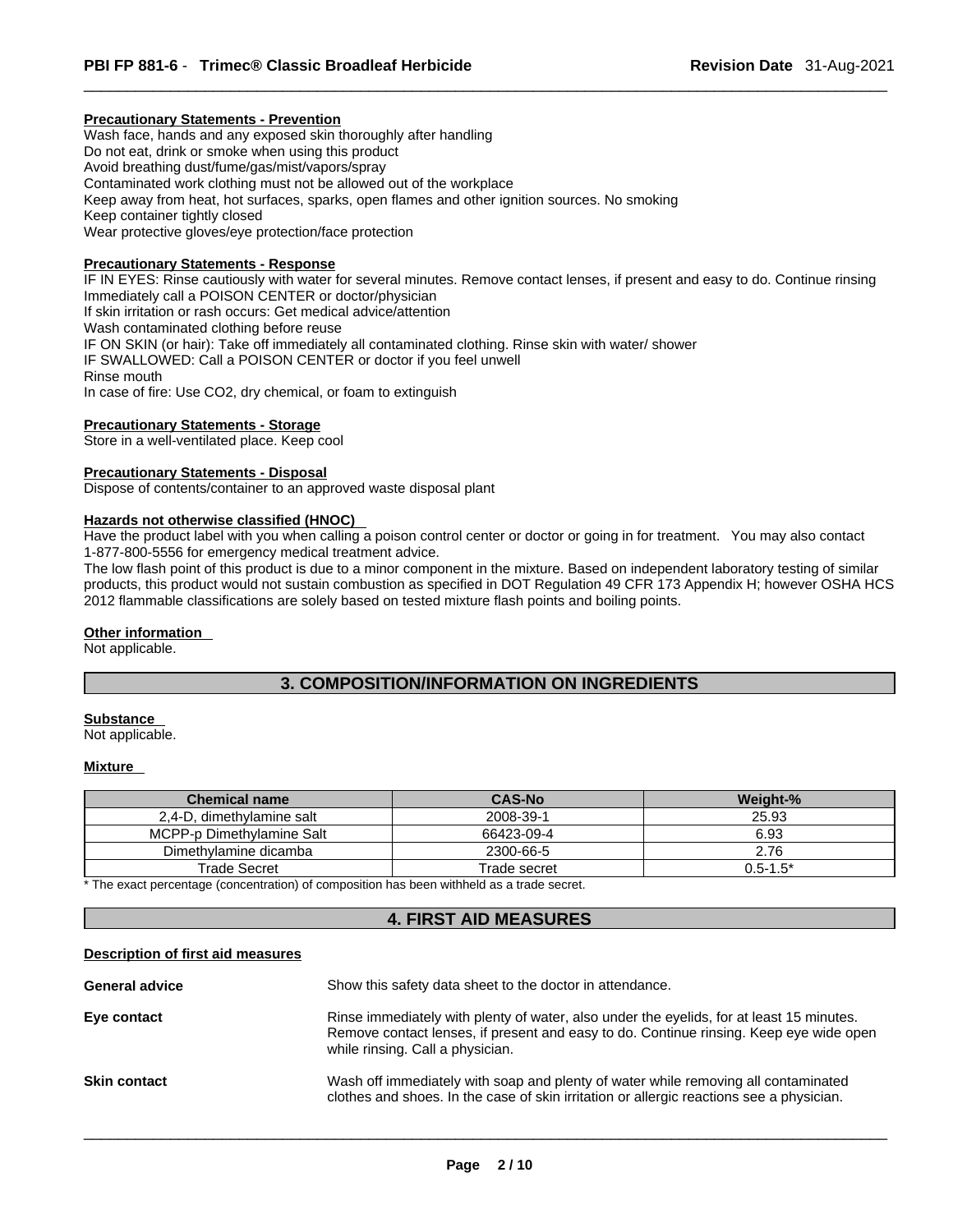| <b>Inhalation</b>                                                                                  | Remove to fresh air. If symptoms persist, call a physician.                                                                                                                                                                                                                                                                                                                                               |  |  |
|----------------------------------------------------------------------------------------------------|-----------------------------------------------------------------------------------------------------------------------------------------------------------------------------------------------------------------------------------------------------------------------------------------------------------------------------------------------------------------------------------------------------------|--|--|
| Ingestion                                                                                          | Clean mouth with water and drink afterwards plenty of water. Never give anything by mouth<br>to an unconscious person. Do NOT induce vomiting. Call a physician.                                                                                                                                                                                                                                          |  |  |
| Self-protection of the first aider                                                                 | Use personal protective equipment as required. See section 8 for more information. Avoid<br>contact with skin, eyes or clothing.                                                                                                                                                                                                                                                                          |  |  |
| Most important symptoms and effects, both acute and delayed                                        |                                                                                                                                                                                                                                                                                                                                                                                                           |  |  |
| <b>Symptoms</b>                                                                                    | No information available                                                                                                                                                                                                                                                                                                                                                                                  |  |  |
|                                                                                                    | Indication of any immediate medical attention and special treatment needed                                                                                                                                                                                                                                                                                                                                |  |  |
| Note to physicians                                                                                 | May cause sensitization in susceptible persons. Treat symptomatically. Probable mucosal<br>damage may contraindicate the use of gastric lavage.                                                                                                                                                                                                                                                           |  |  |
|                                                                                                    | <b>5. FIRE-FIGHTING MEASURES</b>                                                                                                                                                                                                                                                                                                                                                                          |  |  |
| <b>Suitable Extinguishing Media</b>                                                                | Dry chemical. Carbon dioxide (CO2). Water spray. Alcohol resistant foam.                                                                                                                                                                                                                                                                                                                                  |  |  |
| Unsuitable extinguishing media                                                                     | No information available.                                                                                                                                                                                                                                                                                                                                                                                 |  |  |
| Specific hazards arising from the<br>chemical                                                      | In the event of fire and/or explosion do not breathe fumes. Thermal decomposition can lead<br>to release of irritating and toxic gases and vapors.                                                                                                                                                                                                                                                        |  |  |
| <b>Explosion data</b><br>Sensitivity to mechanical impact None.<br>Sensitivity to static discharge | None.                                                                                                                                                                                                                                                                                                                                                                                                     |  |  |
| Special protective equipment for<br>fire-fighters                                                  | As in any fire, wear self-contained breathing apparatus pressure-demand, MSHA/NIOSH<br>(approved or equivalent) and full protective gear.                                                                                                                                                                                                                                                                 |  |  |
|                                                                                                    | <b>6. ACCIDENTAL RELEASE MEASURES</b>                                                                                                                                                                                                                                                                                                                                                                     |  |  |
|                                                                                                    | Personal precautions, protective equipment and emergency procedures                                                                                                                                                                                                                                                                                                                                       |  |  |
| <b>Personal precautions</b>                                                                        | Avoid contact with skin, eyes or clothing. Use personal protective equipment as required.<br>Evacuate personnel to safe areas. Keep people away from and upwind of spill/leak.                                                                                                                                                                                                                            |  |  |
| <b>Environmental precautions</b>                                                                   |                                                                                                                                                                                                                                                                                                                                                                                                           |  |  |
| <b>Environmental precautions</b>                                                                   | Prevent entry into waterways, sewers, basements or confined areas Do not flush into<br>surface water or sanitary sewer system Prevent further leakage or spillage if safe to do so<br>Prevent product from entering drains See Section 12 for additional ecological information<br>Avoid release to the environment Collect spillage Dispose of contents/container to an<br>approved waste disposal plant |  |  |
| <b>Other information</b>                                                                           | Ventilate the area. Refer to protective measures listed in Sections 7 and 8.                                                                                                                                                                                                                                                                                                                              |  |  |
| Methods and material for containment and cleaning up                                               |                                                                                                                                                                                                                                                                                                                                                                                                           |  |  |
| <b>Methods for containment</b>                                                                     | Stop leak if you can do it without risk. Do not touch or walk through spilled material. Dike far<br>ahead of spill to collect runoff water. Keep out of drains, sewers, ditches and waterways.                                                                                                                                                                                                            |  |  |
| Methods for cleaning up                                                                            | Dam up. Soak up with inert absorbent material. Pick up and transfer to properly labeled<br>containers.                                                                                                                                                                                                                                                                                                    |  |  |
|                                                                                                    | 7. HANDLING AND STORAGE                                                                                                                                                                                                                                                                                                                                                                                   |  |  |

# **Precautions for safe handling**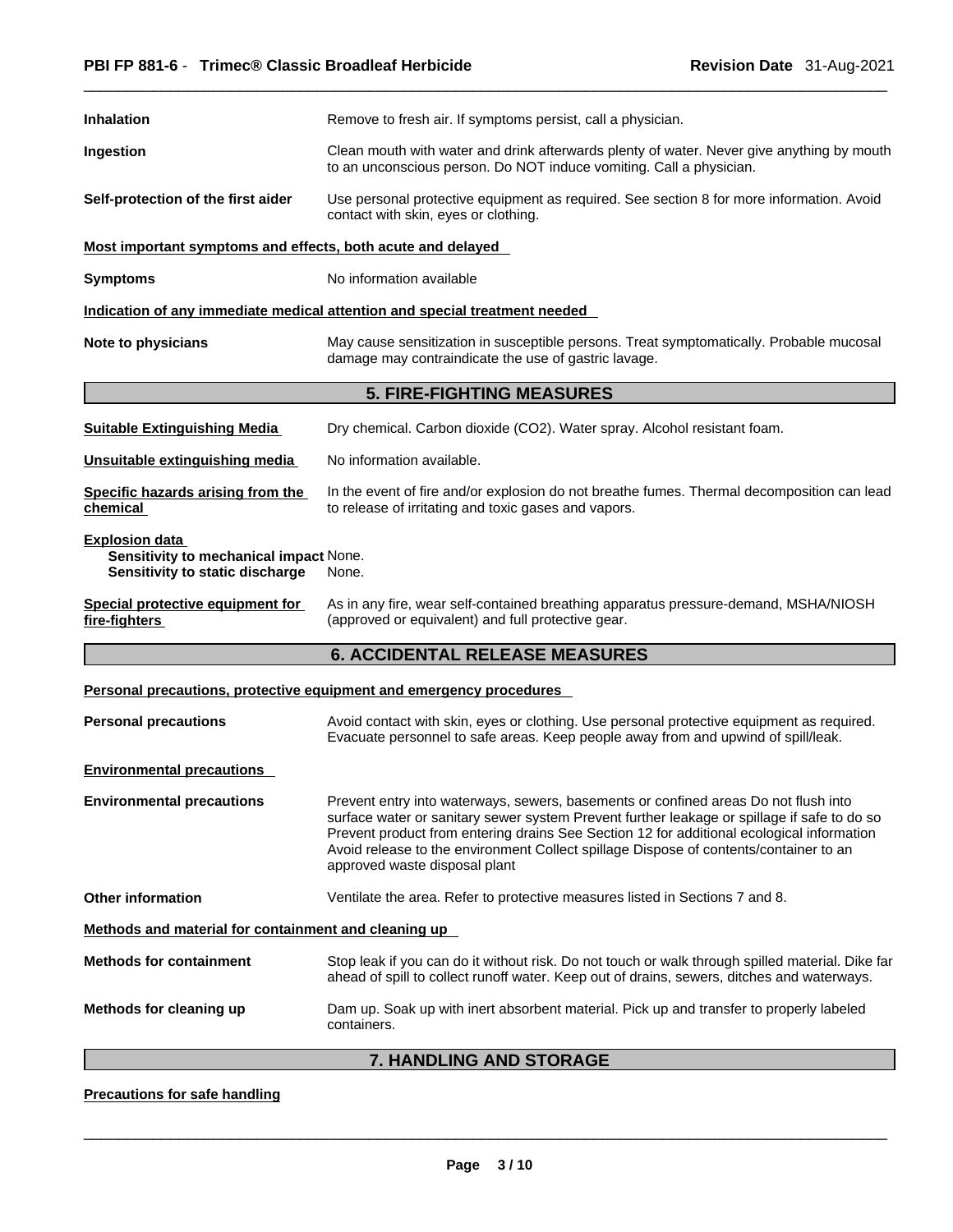| Advice on safe handling                                      | Use personal protection equipment. Avoid breathing vapors or mists. Use according to<br>package label instructions. Handle in accordance with good industrial hygiene and safety<br>practice. Avoid contact with skin, eyes or clothing. Do not eat, drink or smoke when using<br>this product. Take off contaminated clothing and wash before reuse. |  |
|--------------------------------------------------------------|-------------------------------------------------------------------------------------------------------------------------------------------------------------------------------------------------------------------------------------------------------------------------------------------------------------------------------------------------------|--|
| Conditions for safe storage, including any incompatibilities |                                                                                                                                                                                                                                                                                                                                                       |  |
| <b>Storage Conditions</b>                                    | Keep in properly labeled containers. Keep containers tightly closed in a dry, cool and<br>well-ventilated place. Keep out of the reach of children. Keep from freezing.                                                                                                                                                                               |  |

# **8. EXPOSURE CONTROLS/PERSONAL PROTECTION**

# **Control parameters**

# **Exposure Limits**

| <b>Chemical name</b>      | <b>ACGIH TLV</b>                             | <b>OSHA PEL</b>                    | <b>NIOSH IDLH</b>                                      |
|---------------------------|----------------------------------------------|------------------------------------|--------------------------------------------------------|
| 2,4-D, dimethylamine salt | TWA: 10 mg/m <sup>3</sup> inhalable fraction | TWA: $10 \text{ mg/m}^3$           | IDLH: 10 mg/m <sup>3</sup> , TWA: 10 mg/m <sup>3</sup> |
| 2008-39-1                 |                                              |                                    |                                                        |
| Trade Secret              | STEL: 15 ppm                                 | TWA: 10 ppm                        | IDLH: 500 ppm                                          |
|                           | TWA: 5 ppm                                   | TWA: $18 \text{ mg/m}^3$           | TWA: 10 ppm                                            |
|                           |                                              | (vacated) TWA: 10 ppm              | TWA: $18 \text{ mg/m}^3$                               |
|                           |                                              | (vacated) TWA: $18 \text{ mg/m}^3$ |                                                        |

**Other Information** Vacated limits revoked by the Court of Appeals decision in AFL-CIO v.OSHA, 965 F.2d 962 (11th Cir., 1992).

#### **Appropriate engineering controls**

| <b>Engineering controls</b> | Showers              |  |
|-----------------------------|----------------------|--|
|                             | Eyewash stations     |  |
|                             | Ventilation systems. |  |

**Individual protection measures, such as personal protective equipment**

- **Eye/face protection** Tight sealing safety goggles.
- **Hand protection Chemical resistant gloves.**

**Skin and body protection** Wear long-sleeved shirt, long pants, socks and shoes.

- **Respiratory protection If exposure limits are exceeded or irritation is experienced, NIOSH/MSHA approved** respiratory protection should be worn. Positive-pressure supplied air respirators may be required for high airborne contaminant concentrations. Respiratory protection must be provided in accordance with current local regulations.
- **General hygiene considerations** Contaminated work clothing should not be allowed outof the workplace. Regular cleaning of equipment, work area and clothing is recommended. Wash hands before breaks and immediately after handling the product. Avoid contact with skin, eyes or clothing. Wear suitable gloves and eye/face protection. Do not eat, drink or smoke when using this product.

# **9. PHYSICAL AND CHEMICAL PROPERTIES**

# **Information on basic physical and chemical properties Physical state** Liquid<br> **Appearance** Liquid **Appearance**<br>Color **Color Brown Brown Brown Brown Amines**

**Odor** Amines<br> **Odor threshold Amines**<br> **Amineshold Amines No information available**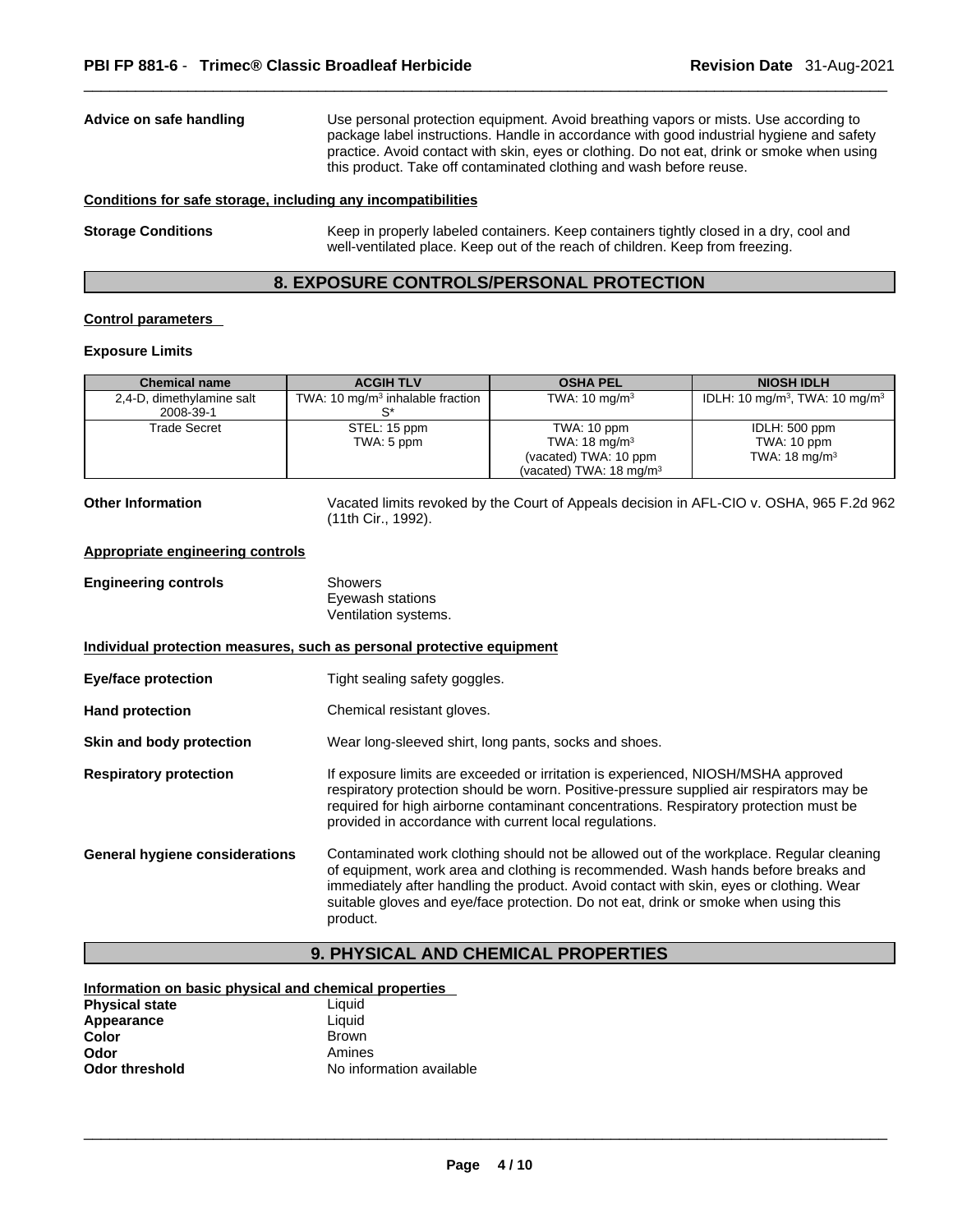| <b>Property</b>                     | Values                        | Remarks • Method |
|-------------------------------------|-------------------------------|------------------|
| рH                                  | $7.5 - 8.5$                   |                  |
| <b>Melting point/freezing point</b> | $<$ 35 $\degree$ F            |                  |
| Boiling point / boiling range       | 100 °C<br>$/$ 212 $\degree$ F |                  |
| <b>Flash point</b>                  | 58 °C / 136 °F                |                  |
| <b>Evaporation rate</b>             | $\lt$                         |                  |
| Flammability (solid, gas)           | No data available             | None known       |
| <b>Flammability Limit in Air</b>    |                               | None known       |
| Upper flammability limit:           | No data available             |                  |
| Lower flammability limit:           | No data available             |                  |
| Vapor pressure                      | $<$ 17 mm Hg @20 $^{\circ}$ C |                  |
| Vapor density                       | >1                            |                  |
| <b>Specific Gravity</b>             | 1.1213                        |                  |
| <b>Water solubility</b>             | Soluble in water              |                  |
| Solubility in other solvents        | No data available             | None known       |
| <b>Partition coefficient</b>        | No data available             | None known       |
| <b>Autoignition temperature</b>     | No data available             | None known       |
| <b>Decomposition temperature</b>    | No data available             | None known       |
| Other Information                   |                               |                  |

**Other Information** 

**Liquid Density** 9.3379 pounds/gallon **Bulk density No information available** 

# **10. STABILITY AND REACTIVITY**

### **Reactivity**

No information available.

# **Stability**

Stable under recommended storage conditions

#### **Possibility of hazardous reactions**

None under normal processing.

# **Hazardous polymerization**

Will not occur.

# **Conditions to avoid**

Keep out of reach of children.

# **Incompatible materials**

**Product Information**

Strong acids. Strong bases. Strong oxidizing agents.

#### **Hazardous decomposition products**

May emit toxic fumes under fire conditions. Hydrogen chloride. Organochlorides. Nitrogen oxides (NOx). Carbon monoxide.

# **11. TOXICOLOGICAL INFORMATION**

# **Information on likely routes of exposure**

| <b>FIQUUL INQUINQUON</b>     |                                                                   |
|------------------------------|-------------------------------------------------------------------|
| <b>Inhalation</b>            | Specific test data for the substance or mixture is not available. |
| Eye contact                  | Causes serious eye damage.                                        |
| <b>Skin contact</b>          | May be harmful in contact with skin.                              |
| Ingestion                    | Harmful if swallowed.                                             |
| <b>Component Information</b> |                                                                   |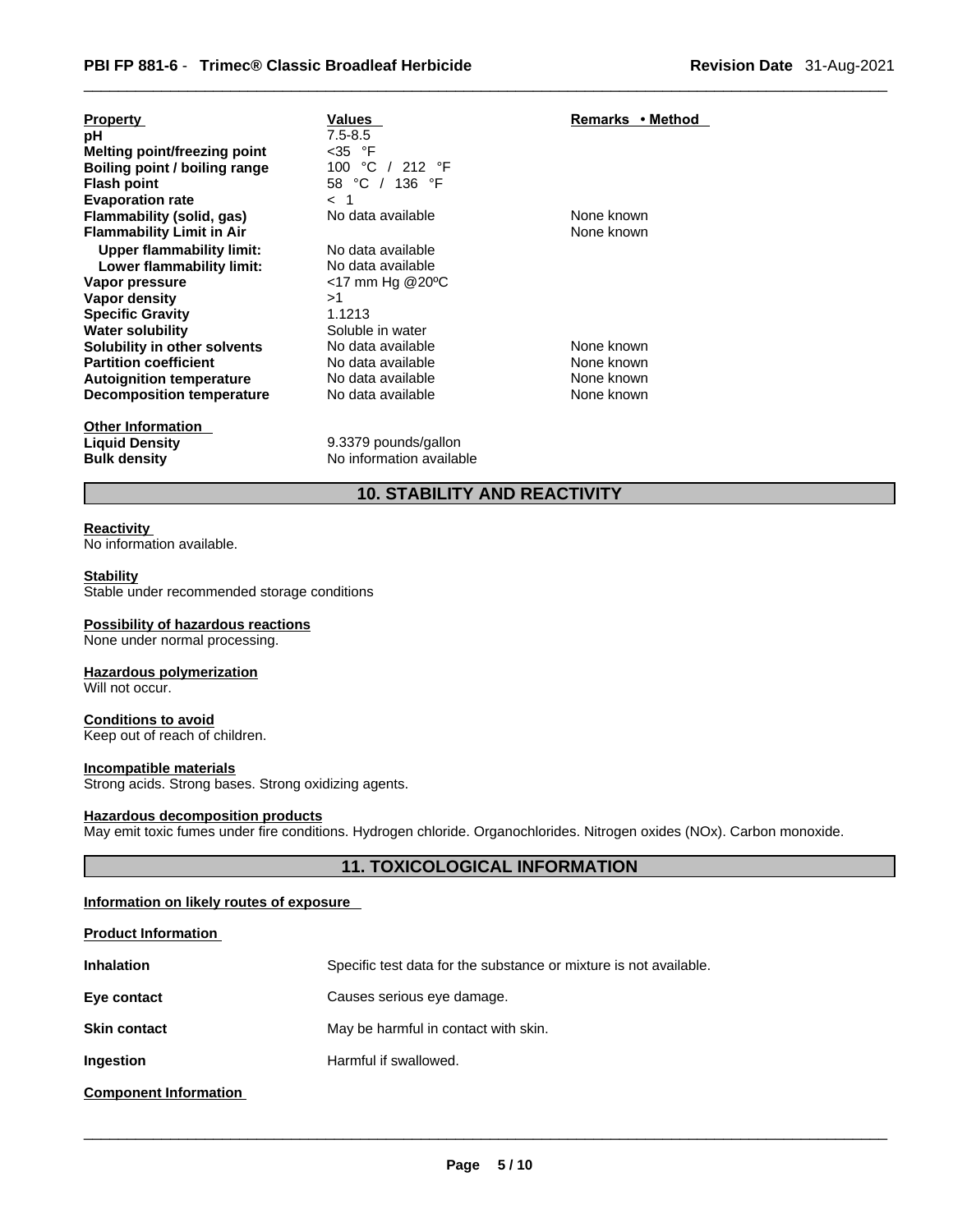| <b>Chemical name</b>                   | Oral LD50            | <b>Dermal LD50</b>      | <b>Inhalation LC50</b>                  |
|----------------------------------------|----------------------|-------------------------|-----------------------------------------|
| 2,4-D, dimethylamine salt<br>2008-39-1 | $= 625$ mg/kg (Rat)  | $= 6536$ mg/kg (Rat)    | $(Rat)$ 4 h<br>$>= 5000 \text{ mg/m}^3$ |
| Dimethylamine dicamba<br>2300-66-5     | $= 1267$ mg/kg (Rat) | $>$ 2000 mg/kg (Rabbit) |                                         |
| Trade Secret                           | $= 698$ mg/kg (Rat)  | $=$ 3900 mg/kg (Rat)    | $= 7340$ ppm (Rat) 20 min               |

# **<u>Symptoms related to the physical, chemical and toxicological characteristics</u>**

**Symptoms** No information available.

# **Acute toxicity**

### **Numerical measures of toxicity - Product Information**

# **Unknown Toxicity**

 $7%$  of the mixture consists of ingredient(s) of unknown toxicity

7 % of the mixture consists of ingredient(s) of unknown acute oral toxicity

7 % of the mixture consists of ingredient(s) of unknown acute inhalation toxicity (gas)

7 % of the mixture consists of ingredient(s) of unknown acute inhalation toxicity (vapor)

7 % of the mixture consists of ingredient(s) of unknown acute inhalation toxicity (dust/mist)

| LD50 Oral          | > 1550-2240 mg/kg (female rats) |
|--------------------|---------------------------------|
| <b>LD50 Dermal</b> | > 2010 mg/kg (rabbit)           |

# **Delayed and immediate effects as well as chronic effects from short and long-term exposure**

| <b>Skin corrosion/irritation</b>  | May cause skin irritation.                                                                                                                                                                                                                                                                                                                                                                                                                                                                                                                           |  |  |
|-----------------------------------|------------------------------------------------------------------------------------------------------------------------------------------------------------------------------------------------------------------------------------------------------------------------------------------------------------------------------------------------------------------------------------------------------------------------------------------------------------------------------------------------------------------------------------------------------|--|--|
| Serious eye damage/eye irritation | Causes serious eye damage.                                                                                                                                                                                                                                                                                                                                                                                                                                                                                                                           |  |  |
| Respiratory or skin sensitization | May cause sensitization by skin contact.                                                                                                                                                                                                                                                                                                                                                                                                                                                                                                             |  |  |
| <b>Germ cell mutagenicity</b>     | No information available.                                                                                                                                                                                                                                                                                                                                                                                                                                                                                                                            |  |  |
| Carcinogenicity                   | The International Agency for Research on Cancer (IARC) lists chlorophenoxy herbicides in<br>its Group 2B (limited evidence for Carcinogenicity in humans.) The US EPA has given the<br>chlorophenoxy Herbicides 2,4-D, 2,4-DP, MCPP, and MCPA a Class D classification (not<br>classifiable as to human carcinogenicity.) More current 2,4-D lifetime feeding studies in rats<br>and mice did not show carcinogenic effects and a recent World Health Organization (WHO)<br>review of 2,4-D toxicology has concluded that 2,4-D is not a carcinogen. |  |  |

| <b>Chemical name</b>                    | <b>ACGIH</b> | <b>IARC</b> | <b>NTP</b> | <b>OSHA</b> |
|-----------------------------------------|--------------|-------------|------------|-------------|
| 2,4-D, dimethylamine salt<br>2008-39-1  |              | Group 2B    |            |             |
| MCPP-p Dimethylamine Salt<br>66423-09-4 |              | Group 2B    |            |             |

**Legend**

**IARC (International Agency for Research on Cancer)**

*Group 2B - Possibly Carcinogenic to Humans* 

| <b>Reproductive toxicity</b>    | No information available. |
|---------------------------------|---------------------------|
| <b>STOT - single exposure</b>   | No information available. |
| <b>STOT - repeated exposure</b> | No information available. |

# **12. ECOLOGICAL INFORMATION**

| Ecotoxic         | ™effects.<br>long lasting<br>aquatic life with ،<br>OXIC<br>to |             |          |      |
|------------------|----------------------------------------------------------------|-------------|----------|------|
| Chemical<br>name | <b>blants</b><br><i>iel</i> aguatic                            | <b>Fish</b> | Гохісіtv | асеа |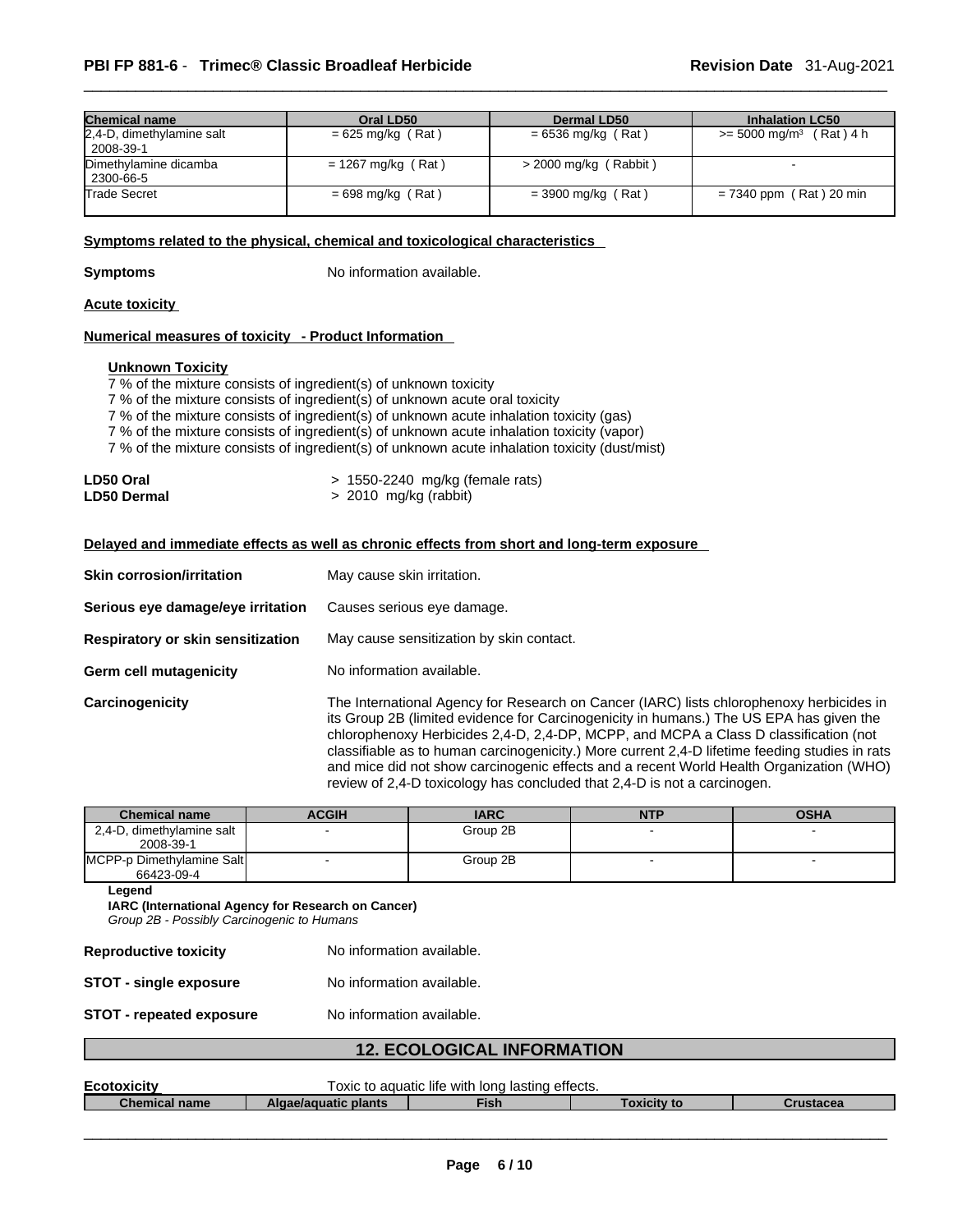|                                                                                                                                                                                      |                                                                                                                                      |                                                                                                                                                                                                                                                                                   | microorganisms            |                                              |  |
|--------------------------------------------------------------------------------------------------------------------------------------------------------------------------------------|--------------------------------------------------------------------------------------------------------------------------------------|-----------------------------------------------------------------------------------------------------------------------------------------------------------------------------------------------------------------------------------------------------------------------------------|---------------------------|----------------------------------------------|--|
| 2,4-D, dimethylamine salt<br>2008-39-1                                                                                                                                               |                                                                                                                                      | 326: 96 h Cyprinus carpio<br>mg/L LC50 static                                                                                                                                                                                                                                     |                           |                                              |  |
| <b>Trade Secret</b>                                                                                                                                                                  | 9: 96 h Pseudokirchneriella<br>subcapitata mg/L EC50                                                                                 | 111 - 125: 96 h<br>Oncorhynchus mykiss mg/L<br><b>LC50</b>                                                                                                                                                                                                                        | $EC50 = 26.8$ mg/L 15 min | 88.7: 48 h Daphnia magna<br>Straus mg/L EC50 |  |
|                                                                                                                                                                                      |                                                                                                                                      | 127 - 349: 96 h Poecilia<br>reticulata mg/L LC50                                                                                                                                                                                                                                  |                           |                                              |  |
|                                                                                                                                                                                      |                                                                                                                                      | semi-static<br>120: 96 h Oncorhynchus<br>mykiss mg/L LC50 static                                                                                                                                                                                                                  |                           |                                              |  |
|                                                                                                                                                                                      |                                                                                                                                      | 210: 96 h Poecilia reticulata<br>mg/L LC50 static<br>396: 96 h Brachydanio rerio<br>mg/L LC50 static                                                                                                                                                                              |                           |                                              |  |
| Persistence and degradability                                                                                                                                                        | No information available.                                                                                                            |                                                                                                                                                                                                                                                                                   |                           |                                              |  |
| <b>Bioaccumulation</b>                                                                                                                                                               | No information available.                                                                                                            |                                                                                                                                                                                                                                                                                   |                           |                                              |  |
| Other adverse effects                                                                                                                                                                | No information available.                                                                                                            |                                                                                                                                                                                                                                                                                   |                           |                                              |  |
|                                                                                                                                                                                      |                                                                                                                                      | <b>13. DISPOSAL CONSIDERATIONS</b>                                                                                                                                                                                                                                                |                           |                                              |  |
| <b>Waste treatment methods</b>                                                                                                                                                       |                                                                                                                                      |                                                                                                                                                                                                                                                                                   |                           |                                              |  |
| products                                                                                                                                                                             | Disposal should be in accordance with applicable regional, national and local laws and<br>Waste from residues/unused<br>regulations. |                                                                                                                                                                                                                                                                                   |                           |                                              |  |
| <b>Contaminated packaging</b><br>Do not reuse empty containers.                                                                                                                      |                                                                                                                                      |                                                                                                                                                                                                                                                                                   |                           |                                              |  |
| <b>US EPA Waste Number</b>                                                                                                                                                           | D001, See Section 2: Hazards not otherwise classified (HNOC).                                                                        |                                                                                                                                                                                                                                                                                   |                           |                                              |  |
|                                                                                                                                                                                      |                                                                                                                                      | <b>14. TRANSPORT INFORMATION</b>                                                                                                                                                                                                                                                  |                           |                                              |  |
| Note:                                                                                                                                                                                |                                                                                                                                      | Products under 41 gallons not regulated by DOT. Below are<br>designations for products over 41 gallons. See RQ                                                                                                                                                                    |                           |                                              |  |
| <b>DOT</b><br>UN/ID no.<br>Proper shipping name<br><b>Hazard class</b><br><b>Packing group</b><br><b>Reportable Quantity (RQ)</b><br><b>Special Provisions</b><br><b>Description</b> | <b>UN3082</b><br>9<br>Ш                                                                                                              | ENVIRONMENTALLY HAZARDOUS SUBSTANCE, LIQUID, N.O.S.<br>2,4-D, dimethylamine salt: $RQ (lb) = 386.00 = 41$ gallons<br>8, 146, 173, 335, IB3, T4, TP1, TP29<br>UN3082, ENVIRONMENTALLY HAZARDOUS SUBSTANCE, LIQUID, N.O.S. (2,4-D,<br>dimethylamine salt), 9, III, Marine pollutant |                           |                                              |  |
| TDG<br>UN/ID no.<br>Proper shipping name<br><b>Hazard class</b><br><b>Packing group</b><br><b>Description</b>                                                                        | <b>UN3082</b><br>9<br>III<br>dimethylamine salt), 9, III                                                                             | ENVIRONMENTALLY HAZARDOUS SUBSTANCE, LIQUID, N.O.S.<br>UN3082, ENVIRONMENTALLY HAZARDOUS SUBSTANCE, LIQUID, N.O.S. (2,4-D,                                                                                                                                                        |                           |                                              |  |
| <b>MEX</b><br>UN/ID no.<br>Proper shipping name<br><b>Hazard class</b><br><b>Special Provisions</b><br><b>Packing group</b><br><b>Description</b>                                    | <b>UN3082</b><br>9<br>274, 331, 335<br>Ш                                                                                             | ENVIRONMENTALLY HAZARDOUS SUBSTANCE, LIQUID, N.O.S.<br>UN3082, ENVIRONMENTALLY HAZARDOUS SUBSTANCE, LIQUID, N.O.S. (2,4-D,                                                                                                                                                        |                           |                                              |  |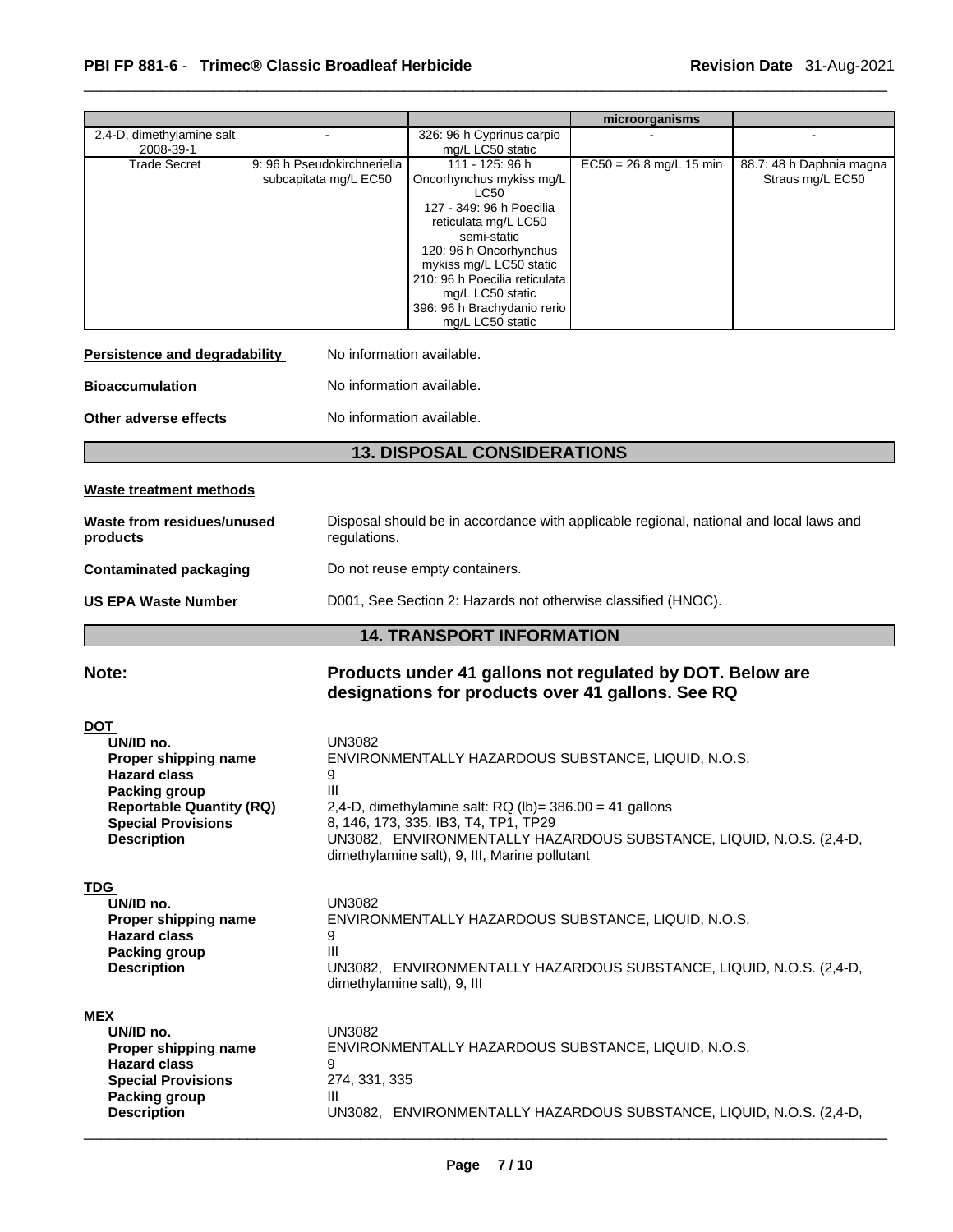|                                                                                                                                                                                | ullictrivialillic Salt), J, III                                                                                                                                                                                                                                                                                                                     |
|--------------------------------------------------------------------------------------------------------------------------------------------------------------------------------|-----------------------------------------------------------------------------------------------------------------------------------------------------------------------------------------------------------------------------------------------------------------------------------------------------------------------------------------------------|
| ICAO (air)<br>UN/ID no.<br>Proper shipping name<br><b>Hazard class</b><br>Packing group<br><b>Special Provisions</b><br><b>Description</b>                                     | <b>UN3082</b><br>ENVIRONMENTALLY HAZARDOUS SUBSTANCE, LIQUID, N.O.S.<br>9<br>III<br>A97, A158, A197, A215<br>UN3082, ENVIRONMENTALLY HAZARDOUS SUBSTANCE, LIQUID, N.O.S. (2,4-D,<br>dimethylamine salt), 9, III                                                                                                                                     |
| <b>IATA</b><br>UN number<br>UN proper shipping name<br>Transport hazard class(es)<br>Packing group<br><b>Special Provisions</b><br><b>Description</b>                          | Limited quantity applies with an inner packaging less than 5 L or gross package weight less<br>than 30 kg.<br><b>UN3082</b><br>ENVIRONMENTALLY HAZARDOUS SUBSTANCE, LIQUID, N.O.S.<br>9<br>Ш<br>A97, A158, A197<br>UN3082, ENVIRONMENTALLY HAZARDOUS SUBSTANCE, LIQUID, N.O.S. (2,4-D,<br>dimethylamine salt), 9, III                               |
| <b>IMDG</b><br><b>UN number</b><br>UN proper shipping name<br><b>Transport hazard class(es)</b><br>Packing group<br>EmS-No.<br><b>Special Provisions</b><br><b>Description</b> | Limited quantity applies with an inner packaging less than 5 L or gross package weight less<br>than 30 kg.<br><b>UN3082</b><br>ENVIRONMENTALLY HAZARDOUS SUBSTANCE, LIQUID, N.O.S.<br>9<br>Ш<br>$F-A. S-F$<br>274, 335, 969<br>UN3082, ENVIRONMENTALLY HAZARDOUS SUBSTANCE, LIQUID, N.O.S. (2,4-D,<br>DIMETHYLAMINE SALT), 9, III, MARINE POLLUTANT |

dimethylamine salt), 9, III

# **15. REGULATORY INFORMATION**

# **U.S. EPA Label Information**

# **EPA Pesticide Registration Number** 2217-543

# **Federal Insecticide, Fungicide, Rodenticide Act Regulations**

This chemical is a pesticide product registered by the Environmental Protection Agency and is subject to certain labeling requirements under federal pesticide law. These requirements differ from the classification criteria and hazard information required for safety data sheets, and for workplace labels of non-pesticide chemicals. Following is the hazard information as required on the pesticide label:

# **EPA Pesticide Label**

KEEP OUT OF REACH OF CHILDREN. DANGER. Hazards to Humans and Domestic Animals. DANGER: Corrosive. Causes irreversible eye damage. Causes skin irritation. Do not get into eyes, on skin or clothing. Harmful if absorbed through skin. Harmful if swallowed or inhaled. Avoid exposure to spray mist. Wash thoroughly with soap and water after handling and before eating, drinking, chewing gum, using tobacco or using the toilet. Environmental Hazards. This pesticide istoxic to fish and aquatic invertebrates and may adversely affect non-target plants. Do not apply directly to water, to areas where surface water is present, or to intertidal areas below the mean high water mark. Drift and runoff may be hazardous to aquatic organisms in water adjacent to treated areas. Do not contaminate water when disposing of equipment wash waters or rinsate. This chemical has properties and<br>characteristics associated with chemicals detected in groundwater. The use of this chemical in ar particularly where the water table is shallow, may result in groundwater contamination. Application around a cistern or well may result in contamination of drinking water or groundwater.

#### **International Inventories**

| Not Listed |
|------------|
| Not Listed |
| Not Listed |
| Not Listed |
| Not Listed |
|            |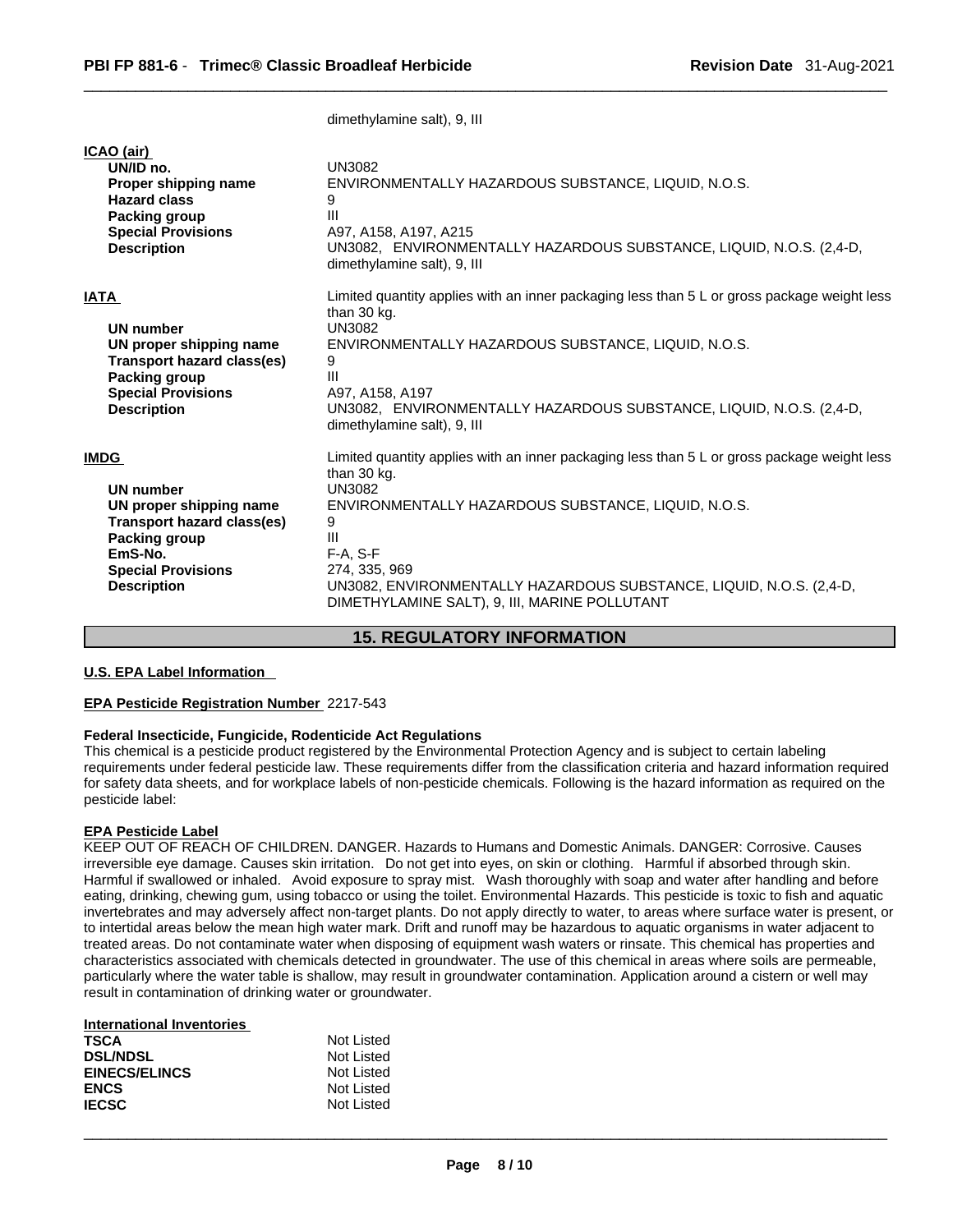| <b>KECL</b>  | Not Listed |
|--------------|------------|
| <b>PICCS</b> | Not Listed |
| <b>AICS</b>  | Not Listed |

 **Legend:** 

**TSCA** - United States Toxic Substances Control Act Section 8(b) Inventory

**DSL/NDSL** - Canadian Domestic Substances List/Non-Domestic Substances List

 **EINECS/ELINCS** - European Inventory of Existing Chemical Substances/European List of Notified Chemical Substances

**ENCS** - Japan Existing and New Chemical Substances

**IECSC** - China Inventory of Existing Chemical Substances

**KECL** - Korean Existing and Evaluated Chemical Substances

**PICCS** - Philippines Inventory of Chemicals and Chemical Substances

**AICS** - Australian Inventory of Chemical Substances

# **US Federal Regulations**

# **SARA 313**

Section 313 of Title III of the Superfund Amendments and Reauthorization Act of 1986 (SARA). This product contains a chemical or chemicals which are subject to the reporting requirements of the Act and Title 40 of the Code of Federal Regulations, Part 372.

| <b>Chemical name</b>              | <b>SARA 313 - Threshold Values %</b> |  |  |
|-----------------------------------|--------------------------------------|--|--|
| Dimethylamine dicamba - 2300-66-5 | $\cdot$ .                            |  |  |

#### **SARA 311/312 Hazard Categories**

Should this product meet EPCRA 311/312 Tier reporting criteria at 40 CFR 370, refer to Section 2 of this SDS for appropriate classifications.

# **CWA (Clean WaterAct)**

This product contains the following substances which are regulated pollutants pursuant to the Clean Water Act (40 CFR 122.21 and 40 CFR 122.42).

| <b>Chemical name</b> | <b>CWA - Reportable</b><br>Quantities | <b>CWA - Toxic Pollutants</b> | <b>CWA - Priority Pollutants</b> | <b>CWA - Hazardous</b><br><b>Substances</b> |
|----------------------|---------------------------------------|-------------------------------|----------------------------------|---------------------------------------------|
| Trade Secret         | 1000 lb                               |                               |                                  |                                             |

# **CERCLA**

This material, as supplied, contains one or more substances regulated as a hazardous substance under the Comprehensive Environmental Response Compensation and Liability Act (CERCLA) (40 CFR 302).

| Chemical name                          | <b>Hazardous Substances RQs</b> | <b>Extremely Hazardous Substances RQs</b> |
|----------------------------------------|---------------------------------|-------------------------------------------|
| 2,4-D, dimethylamine salt<br>2008-39-1 | 100 lb                          |                                           |
| Гrade Secret                           | 1000 lb                         |                                           |

# **US State Regulations**

# **U.S. State Right-to-Know Regulations**

#### **US State Regulations**

| <b>Chemical name</b>               | New Jersey | <b>Massachusetts</b> | <b>Pennsylvania</b> |
|------------------------------------|------------|----------------------|---------------------|
| <b>Trade Secret</b>                |            |                      |                     |
| Dimethylamine dicamba<br>2300-66-5 |            |                      |                     |
| Trade Secret                       |            |                      |                     |

# **16. OTHER INFORMATION**

| <b>NFPA</b>       | <b>Health hazards</b> 3 | <b>Flammability</b> | Instability<br>- 0      | <b>Physical and Chemical</b><br><b>Properties</b> |
|-------------------|-------------------------|---------------------|-------------------------|---------------------------------------------------|
| <b>HMIS</b>       | <b>Health hazards</b>   | Flammability        | <b>Physical hazards</b> | Personal protection X                             |
| <b>Disclaimer</b> |                         |                     |                         |                                                   |